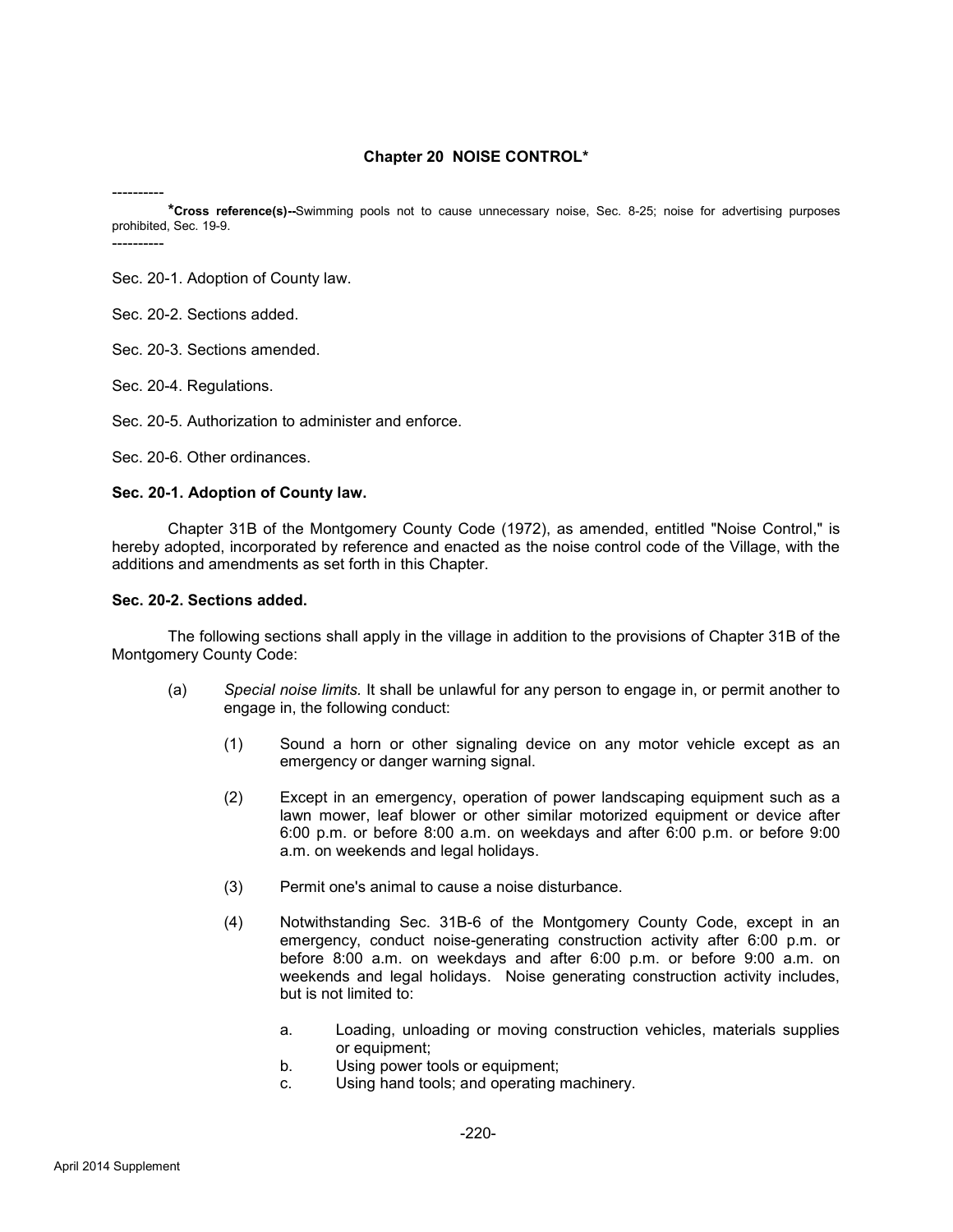(b) *Municipal infraction.* Any person who violates any of the provisions of Section 20-2(a) shall be guilty of a municipal infraction and shall be subject to such prosecution and penalties as are provided in Chapters 5 and 6 of the Village Code.

(No. 01-01-03, 1-13-03; No. 12-01-10, 12-13-10; No. 01-01-14, 2-10-14)

**Cross reference(s)--**Fine for violation of Sec. 20-2(a), Sec. 6-3(e).

## **Sec. 20-3. Sections amended.**

The provisions of Chapter 31B of the Montgomery County Code (1972), as amended, for the purpose of and as incorporated in this Chapter, are hereby amended as follows:

(a) All provisions contained in section 31B-11 of the Montgomery County Code (1972), as amended, are for the purposes of this ordinance deleted in their entirety.

# **Sec. 20-4. Regulations.**

(a) All regulations now adopted by the County Council and/or by the County Executive for Montgomery County pursuant to the authority contained in Chapter 31B of the Montgomery County Code (1972), as amended, are hereby incorporated by reference and shall be deemed to be in effect within the incorporated limits of the Village.

(b) All regulations or amendments to regulations hereafter adopted pursuant to the authority contained in Chapter 31B of the Montgomery County Code (1972), as amended, as adopted by this Chapter, shall become effective within the Village upon the effective date thereof unless an ordinance shall be adopted by the Board of Managers of the Village disapproving such regulations.

#### **Sec. 20-5. Authorization to administer and enforce.**

The County is hereby requested and authorized to administer and enforce the noise control code of the Village within the incorporated limits of the village as fully and to the same extent as the County noise control code is administered and enforced in the County.

#### **Sec. 20-6. Other ordinances.**

Nothing herein contained shall in any way be construed as exempting compliance with any other applicable ordinance of the Village now or hereafter enacted.